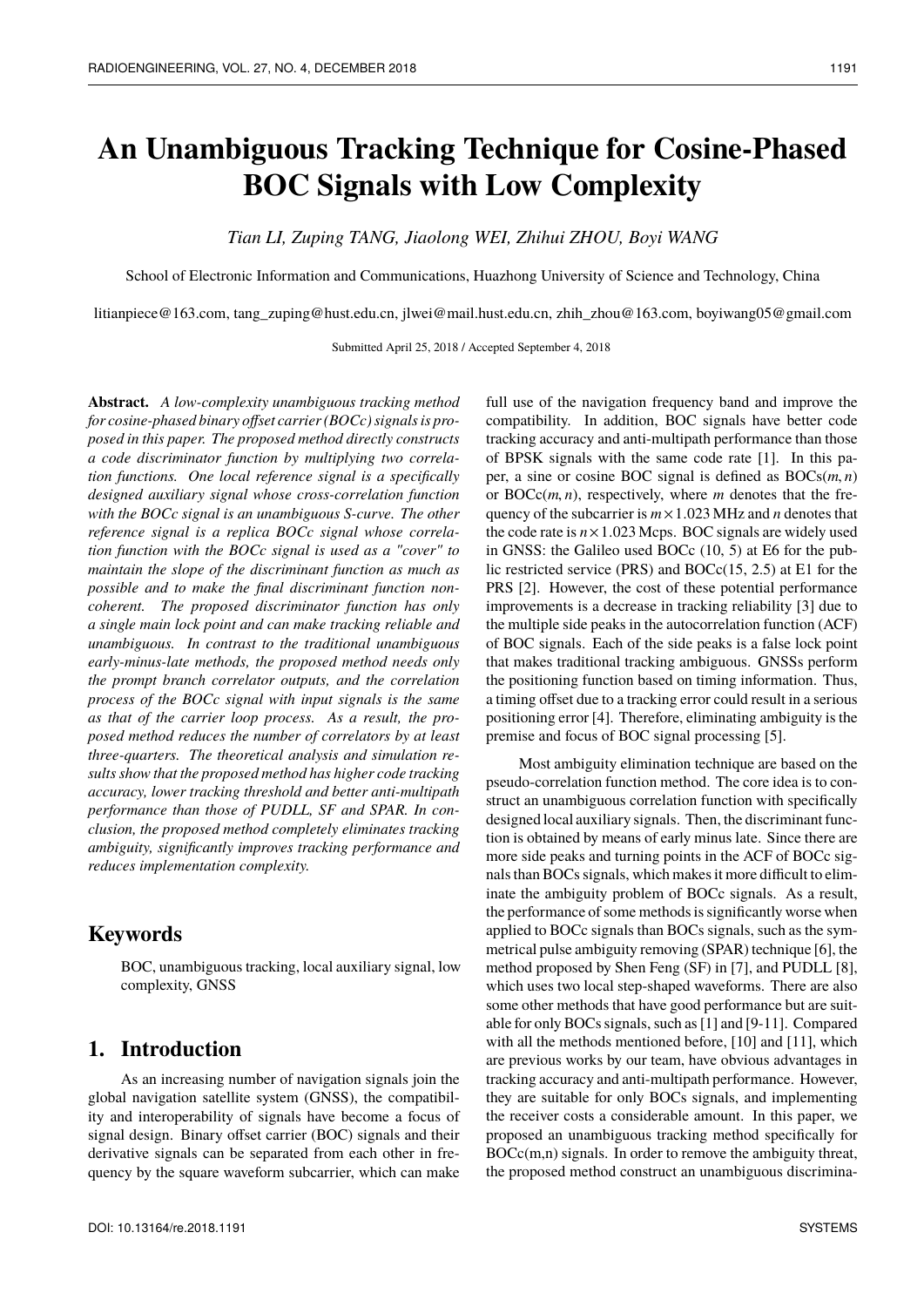tor function by multiplying two correlation functions. There are three differences between the proposed method and those of [10] and [11]. Firstly, the proposed method can solve the ambiguity problem of cosine phased BOC signal, while both [10] and [11] are only applicable for sine phased BOC signals. Secondly, the proposed method directly generates the unambiguous discriminator function instead of generating an unambiguous correlation function first and then realizing the unambiguous discriminator function by early minus late. Finally, the new tracking loop structure reduces the number of correlators by at least three quarters than those in [10] and [11]. As a result, compared with all the other unambiguous tracking methods for BOCc signals, the proposed method has obvious advantages in complexity. The theoretical analysis and simulation results show that the theoretical analysis is correlect and the proposed method has better tracking accuracy and lower threshold compared with PUDLL, SF, SPAR. A comparison of the performance in a multipath environment is also offered in this paper: under medium multipath conditions, the proposed algorithm has the smallest multipath error envelope among all the abovementioned methods. In conclusion, the proposed method greatly enhances the performance of unambiguous BOCc signal tracking with the lowest complexity.

The rest of this paper is organized as follows. Section 2 discusses the ambiguity problem of BOCc signals and describes the local reference signal of the proposed algorithm. The unambiguous tracking loop is described and analyzed in Sec. 3. We provide simulation results and a performance comparison in Sec. 4, and the conclusions are presented in the final section.

### **2. Signal Models and Local Auxiliary Signals**

The BOC signal received from one satellite is described in [12] as (1): √

$$
r(t) = \sqrt{2CD} (t - \tau_0) s_{BOC} (t - \tau_0) \cos (2\pi f_{IF} t + \theta_0) + n_0(t)
$$
  
=  $\sqrt{2CD} (t - \tau_0) c (t - \tau_0) p_{BOC} (t - \tau_0) \cos (2\pi f_{IF} t + \theta_0)$   
+  $n_c(t) \cos (2\pi f_{IF} t) - n_s(t) \sin (2\pi f_{IF} t)$  (1)

where *C* is the power of the received signal,  $D(t)$  is the navigation data message,  $c(t)$  is the pseudo-random noise (PRN) code waveform,  $\tau_0$  is the transmission delay,  $f_{IF}$  is the frequency of the carrier,  $\theta_0$  is the initial phase of the carrier, and  $n_0(t)$  is band-limited white noise.  $n_c(t)$  and  $n_s(t)$ are independent zero-mean Gaussian random processes that have the same double-sided power spectrum density  $N_0$  [13]. *P*BOC denotes the waveform of the chips and is expressed as  $P_{\text{BOC}}(t) = \text{sign}[\cos(2\pi f_{\text{sc}}t)]$ , where sign() is the signum function and  $f_{\rm sc}$  is the frequency of the subcarrier. To facilitate the analysis, the baseband form of  $r(t)$  can be expressed as:

$$
r_{\text{base}}(t) = \sqrt{2CD} \left( t - \tau_0 \right) c \left( t - \tau_0 \right) p_{\text{BOC}} \left( t - \tau_0 \right) e^{j\theta_0}
$$
  
+ 
$$
n_c(t) + j n_s(t).
$$
 (2)

The expression of the ACF of the BOCc signal can be described as (3) using the method in [14], where  $k = 2m/n$ is the order of the BOC signal [15],  $l = 0, 1, 2, ..., k - 1, T_C$ is the chip duration, and  $T_S = T_C/k$  is the half-cycle of the subcarrier[16]. For comparison, Fig. 1 and Fig. 2 depict the ACFs and traditional non-coherent early-minus-late power (NELP) discrimination curves, respectively, of BOCc(10,5) and BPSK(1).



**Fig. 1.** The ACFs of  $BPSK(1)$  and  $BOCc(10,5)$ .



Fig. 2. The discriminator curves of BPSK(1) and BOCc(10,5).



**Fig. 3.** The correlation functions of local auxiliary signals with BOCc(10,5).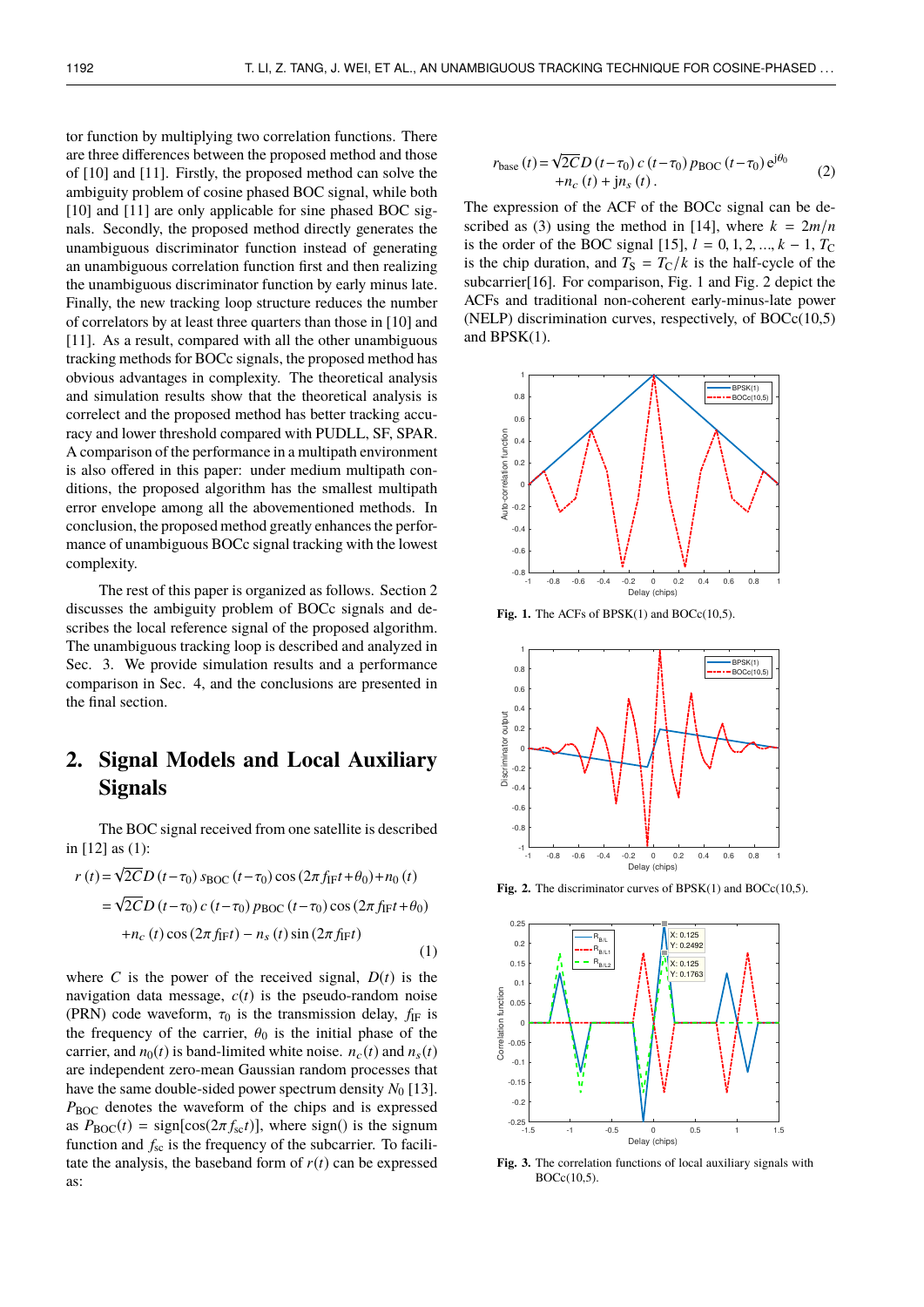

**Fig. 4.** Waveform of the proposed method. (a) Modulation order is odd, (b) modulation order is even.

As shown in Fig. 1, compared with the triangle ACF of the BPSK signal, the main peak of the ACF of the BOC signal is narrower, which makes the BOC signal have better tracking accuracy and anti-multipath performance. However, BOCc has 2*k* side peaks, and each side peak leads to a false lock point, as shown in Fig. 2, where the early-late spacing is 0.1 chips. It is catastrophic for the receiver to lock at any false lock points in the appeal. As a result, we must find a way to eliminate the ambiguity of BOC signal processing.

 $P_{\text{BOC}}(t)$  is a symmetric function with a period of  $2T_{\text{S}}$ and meets the following indication:

$$
\int_{\tau}^{\tau+2T_{\rm S}} P_{\rm BOC}(t) \mathrm{d}t = 0. \tag{4}
$$

Therefore, if the waveform of the local auxiliary signal is a rectangle with a width of  $2T<sub>S</sub>$ , the number of side peaks in the CCF will decrease. Then, we can obtain two local reference signals:

$$
P_{L1}(t) = \begin{cases} \sqrt{k/2} & -T_{\rm S} < t < T_{\rm S} \\ 0 & \text{otherwise} \end{cases}
$$
 (5)

and

$$
P_{L2}(t) = \begin{cases} \sqrt{k/2} & T_{C} - T_{S} < t < T_{C} + T_{S} \\ 0 & \text{otherwise.} \end{cases}
$$
 (6)

The CCF  $(R_{B/L1})$  of  $P_{L1}$  with BOCc(10,5) and the CCF  $(R_{B/L2})$  of  $P_{L2}$  are shown in Fig. 3. When  $t \approx 0$ ,  $R_{B/L2}$  is in the shape of an S-curve, and  $R_{B/L1}$  is an inverse S-curve. To further increase the slope of the S-curve when  $t \approx 0$ ,  $P_{L1}$  and *P*L2 are combined to form the waveform of the local signal in  $(7)$ , as shown in Fig. 4:

$$
P_{\rm L}(t) = \begin{cases} -\sqrt{k}/2 & -T_{\rm S} < t < T_{\rm S} \\ (-1)^k \sqrt{k}/2 & T_{\rm C} - T_{\rm S} < t < T_{\rm C} + T_{\rm S} \\ 0 & \text{otherwise.} \end{cases}
$$
 (7)

Then, the local auxiliary signal can be expressed as:

$$
s_{\rm L}(t) = \sum_{l} c_{l} (-1)^{kl} P_{\rm L}(t - lT_{\rm C})
$$
 (8)

where  $c_l$  is the PRN code. Note that the power of the local auxiliary signal  $s_L (t)$  has been normalized. Since all the BOCc signals used in the GNSS are in even order, we consider only the case where  $k$  is an even number for simplicity. When  $k$  is an even number, we have  $P_{\text{L}}(t) = \sqrt{k/2} [P_{T_{\text{C}}}(t - T_{\text{S}}) - P_{T_{\text{C}}}(t + T_{\text{S}})]$ , where  $P_{T_{\text{C}}}$  is the waveform of  $BPSK(n)$ . Thus,  $s<sub>L</sub>(t)$  is rewritten as:

$$
s_{\rm L}(t) = \frac{\sqrt{k}}{2} \sum_{l} c_{l} \left[ P_{T_{\rm C}}(t - T_{\rm S} - lT_{\rm C}) - P_{T_{\rm C}}(t + T_{\rm S} - lT_{\rm C}) \right]
$$
  
=  $\sqrt{k} \frac{c_{l}(t - T_{\rm S}) - c_{l}(t + T_{\rm S})}{2}$ . (9)

Equation (9) implies that the designed auxiliary signal can be generated by using the two different replicas of the PRN code, which is similar to the auxiliary signal in [10]. The correlation function  $(R_{B/L})$  of  $S_L$  with the BOCc signal is shown in Fig. 3 and (10).

$$
R_{B/L}(\tau) = \begin{cases} \frac{1}{\sqrt{k}T_S}\tau & |\tau| \le \frac{T_S}{2} \\ \frac{\text{sign}(\tau)}{\sqrt{k}T_S}(T_S - |\tau|) & \frac{T_S}{2} < |\tau| \le T_S \\ \frac{1}{2\sqrt{k}T_S}(T_C - |\tau|) & -\frac{T_S}{2} < |\tau| - T_C \le -\frac{T_S}{2} \\ \frac{1}{2\sqrt{k}T_S}(|\tau| - T_C + T_S) & -T_S < |\tau| - T_C \le \frac{T_S}{2} \\ \frac{1}{2\sqrt{k}T_S}(|\tau| - T_C - T_S) & \frac{T_S}{2} < |\tau| - T_C \le T_S \\ 0 & \text{otherwise.} \end{cases}
$$
(10)

As shown in Fig. 3, there is only one lock point in  $R_{B/L}$  when  $\tau = 0$ . The slope of  $R_{B/L}$  is  $\frac{0.2492/0.125}{0.1763/0.125} = 1.414$  times better than those of  $R_{B/L}$  and  $R_{B/L}$ . Note that when  $\tau = +T$ . than those of  $R_{B/L1}$  and  $R_{B/L2}$ . Note that when  $\tau = \pm T_c$ ,<br> $R_{B/L1}$  is an inverted S-curve, and the receiver will not lock at  $R_{B/L}$  is an inverted S-curve, and the receiver will not lock at that point falsely, which means that  $R_{B/L}$  is an unambiguous discriminant function for BOCc signals.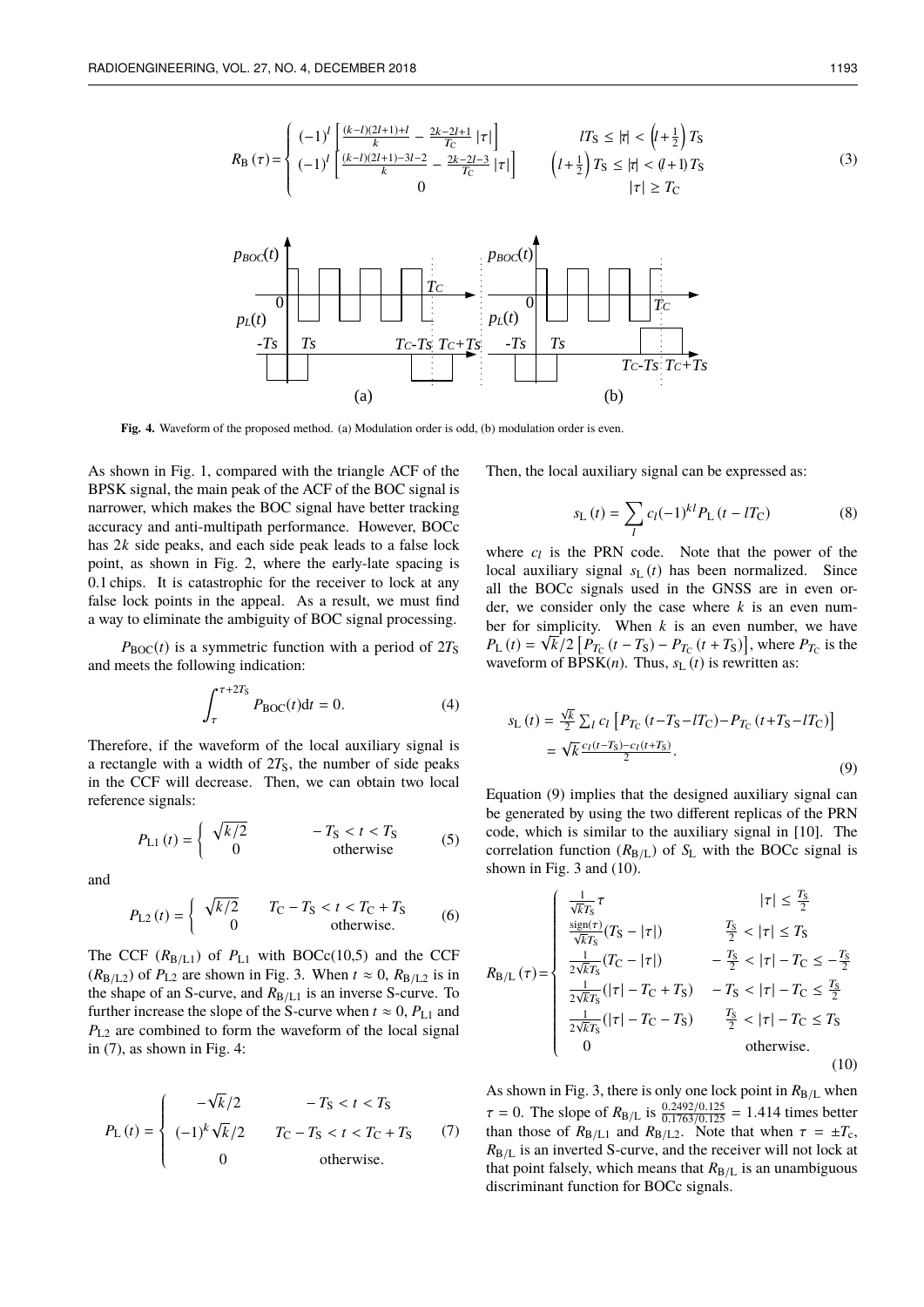$$
R_{un}(\tau) = [R_{B}(\tau) e^{\theta_{0}}] [R_{B/L}(\tau) e^{\theta_{0}}]'
$$
  
\n
$$
= R_{B}(\tau) R_{B/L}(\tau)
$$
  
\n
$$
\begin{cases}\n\frac{1}{\sqrt{k}T_{S}} \tau \left(1 - \frac{2k+1}{T_{C}}|\tau|\right) & |\tau| \leq \frac{T_{S}}{2} \\
\frac{\text{sign}(\tau)}{\sqrt{k}T_{S}} (T_{S} - |\tau|) \left(\frac{k-2}{k} - \frac{2k-3}{T_{C}}|\tau|\right) & \frac{T_{S}}{2} < |\tau| \leq T_{S} \\
\frac{(-1)^{k+1}}{2k\sqrt{k}T_{S}^{2}} (T_{C} - |\tau|)^{2} & T_{C} - \frac{T_{S}}{2} < |\tau| \leq T_{C} \\
\frac{(-1)^{k+1}}{2k\sqrt{k}T_{S}^{2}} (|\tau| - T_{C} + T_{S})(3T_{C} - 2T_{S} - 3|\tau|) & -T_{S} < |\tau| - T_{C} \leq -\frac{T_{S}}{2} \\
0 & \text{otherwise.} \n\end{cases}
$$
\n(11)



J.

Fig. 5. The discriminator curves of BOCc(10,5).

However, it is worth noting that  $R_{B/L}$  is a coherent discriminator function, which means that the performance of the discriminator is severely affected by the carrier residual phase. However, the carrier loop cannot completely eliminate the carrier phase, and the performance loss (cos  $(\Delta\theta)$ ) of the code loop caused by the residual carrier phase ( $\Delta\theta$ ) can not be ignored. To ensure that the code loop is relatively independent of the carrier loop, the receiver always selects non-coherent code loop discriminators. As a result,  $R_B$  is selected as a "hat" to maintain the slope of  $R_{B/L}$  as much as possible and to make the final discriminator function non-coherent by multiplying it with  $R_{B/L}$ , as shown in (11), and the discriminator functions of BOCc(10,5) are shown in Fig. 5, where inf denotes the correlation function obtained when the input signal is not filtered and 40M denotes the correlation function obtained when the input signal is filtered with a 40 MHz bandwidth. As shown in Fig. 5, *R*un can be regarded as an unambiguous discriminator function under both filtered and unfiltered conditions. In conclusion, the method proposed in this paper is unambiguous.

## **3. Tracking Scheme and Performance Analysis**

Figure 6 presents the proposed unambiguous tracking block diagram, where  $IP_1$  and  $QP_1$  are the correlation output of the local BOC signal with the in-phase and quad-phase input signal, respectively, and  $IP_2$  and  $QP_2$  are the correlation output of the local auxiliary signal with the in-phase and quad-phase input signal, respectively. Note that both *IP*<sup>1</sup> and *QP*<sup>1</sup> are used in the code and carrier loops and that the carrier loop is indispensable to the tracking process, which means that the proposed method adds only  $IP_2$  and  $OP_2$  to achieve code loop tracking. The four correlation outputs are:

$$
IP_1 = \sqrt{2C} R_{\text{B}}(\Delta \tau) \operatorname{sinc} (\pi \Delta f T_{\text{P}}) \cos (\Delta \theta) + n_1^I,
$$
  
\n
$$
QP_1 = \sqrt{2C} R_{\text{B}}(\Delta \tau) \operatorname{sinc} (\pi \Delta f T_{\text{P}}) \sin (\Delta \theta) + n_1^Q,
$$
  
\n
$$
IP_2 = \sqrt{2C} R_{\text{B/L}}(\Delta \tau) \operatorname{sinc} (\pi \Delta f T_{\text{P}}) \cos (\Delta \theta) + n_2^I,
$$
  
\n
$$
QP_2 = \sqrt{2C} R_{\text{B/L}}(\Delta \tau) \operatorname{sinc} (\pi \Delta f T_{\text{P}}) \sin (\Delta \theta) + n_2^Q
$$
 (12)

where  $\Delta f$  is the residual carrier frequency,  $T_P$  indicates the coherent integration time, and <sup>∆</sup>θ represents the residual carrier phase. When noise and ∆ *f* are ignored, the non-coherent discriminator function  $R_{\text{un}}(t)$  is obtained from (13):

$$
V(\Delta \tau) = IP_1IP_2 + QP_1QP_2
$$
  
=  $\sqrt{2C}R_B(\Delta \tau) \cos(\Delta \theta) \sqrt{2C}R_{B/L}(\Delta \tau) \cos(\Delta \theta)$   
+  $\sqrt{2C}R_B(\Delta \tau) \sin(\Delta \theta) \sqrt{2C}R_{B/L}(\Delta \tau) \sin(\Delta \theta)$   
=  $2C R_{un}(\Delta \tau) \cos^2(\Delta \theta) + 2C R_{un}(\Delta \tau) \sin^2(\Delta \theta)$   
=  $2C R_{un}(\Delta \tau)$ . (13)

When the tracking is in a steady state,  $\Delta \tau \approx 0$ ,  $\Delta f \approx 0$ and  $\Delta\theta \approx 0$ . The joint distribution of the correlator outputs has been well analysed in [17], as shown in (14):

$$
(IP_1, IP_2, QE_1, QL_2)^T \sim N(\mu, \Sigma)
$$
 (14)

with

$$
\mu = \sqrt{2C} \mathrm{sinc}(\pi \Delta f T_{\mathrm{P}}) \left[ R_{\mathrm{B}}(0) \quad R_{\mathrm{B/L}}(0) \quad 0 \quad 0 \right]^{T}, \tag{15}
$$

and

$$
\Sigma = \frac{N_0}{T_{\rm P}} \left[ \begin{array}{cccc} 1 & R_{\rm B/L} (0) & 0 & 0 \\ R_{\rm B/L} (0) & 1 & 0 & 0 \\ 0 & 0 & 1 & R_{\rm B/L} (0) \\ 0 & 0 & R_{\rm B/L} (0) & 1 \end{array} \right]. (16)
$$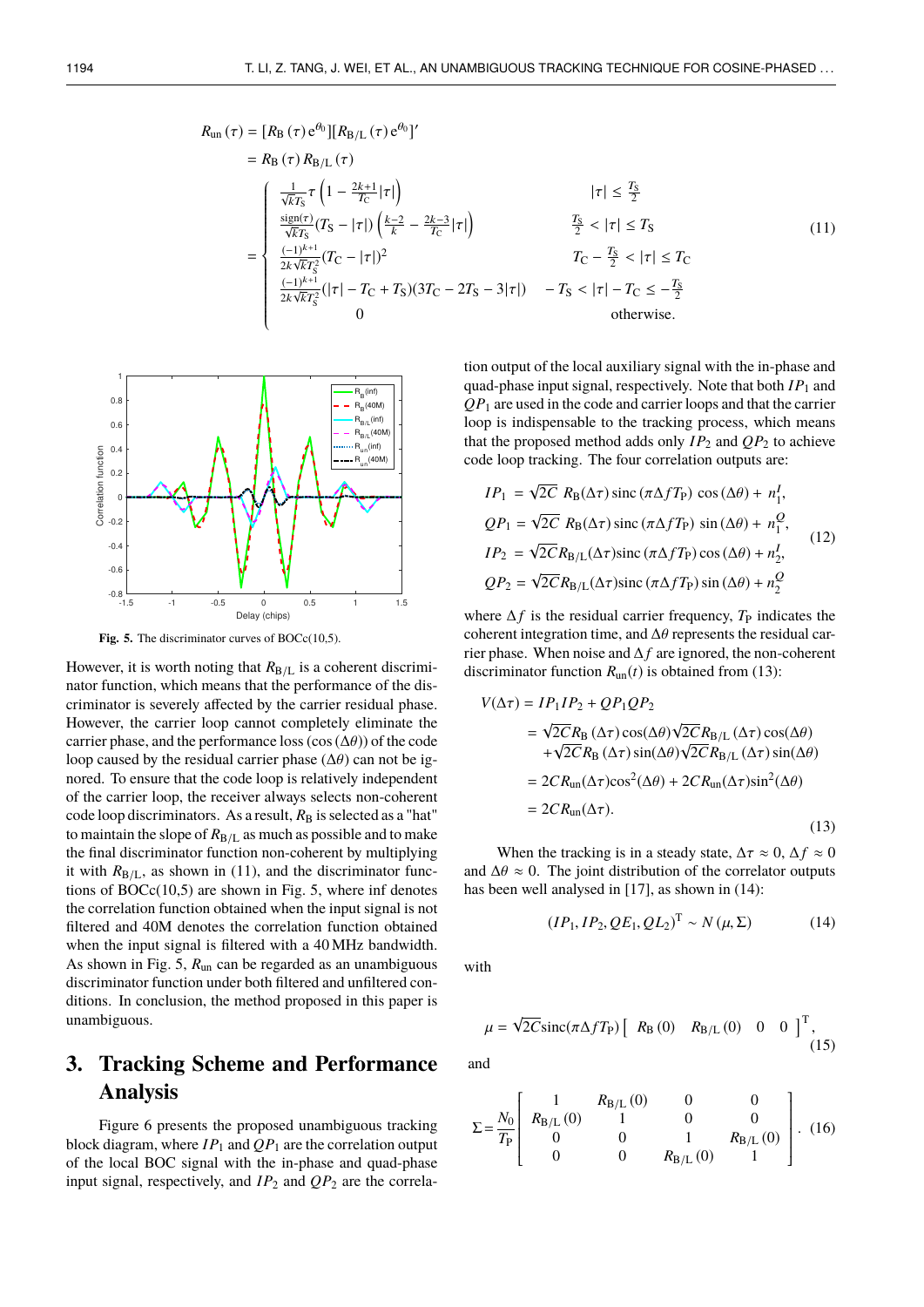

Fig. 6. Block diagram of the code and carrier loops.

The code tracking error variance has been thoroughly discussed in [16] and is given by (17):

$$
\sigma^2 = \frac{2B_L (1 - 0.5B_L T_P) T_P \sigma_V^2}{K_V^2}
$$
(17)

where  $B_L$  is the single-sided code loop filter bandwidth,  $\sigma$  is the discriminator output standard deviation, and  $K_V$  is the discriminator gain. When considering the effect of a filter with transfer function  $H(f)$ , the correlation functions previously defined in (3) and (10) can be replaced by (18):

$$
\hat{R}_{B}(\tau) = F^{-1} [G_{B}(f) H(f)], \n\hat{R}_{B/L}(\tau) = F^{-1} [G_{B/L}(f) H(f)]
$$
\n(18)

where  $G_{\text{B}}(f)$  is the power spectral density of the BOCc signal,  $G_{B/L}(f)$  represents the cross-power spectral density between BOCc and the local auxiliary signal, and  $F^{-1}$  denotes the inverse Fourier transform. The discriminator gain under bandwidth-limited conditions can be obtained by (19):

$$
K_V = \frac{dV}{d\Delta \tau}|_{\tau=0}
$$
  
=  $2C \hat{R}'_B(0) \hat{R}_{B/L}(0) + 2C \hat{R}_B(0) \hat{R}'_{B/L}(0)$   
=  $2C \hat{R}_B(0) \hat{R}'_{B/L}(0)$   
=  $4\pi C \int_{-\infty}^{\infty} H(f) G_B(f) df \int_{-\infty}^{\infty} f H(f) G_{B/L}(f) df.$  (19)

When the receiver is in a steady state,  $V(t)$  is obtained by substituting (12) into (13):

√

$$
V(0) = \left(\sqrt{2C}\hat{R}_{\text{B}}(0) + n_{1}^{I}\right) \left(\sqrt{2C}\hat{R}_{\text{B/L}}(0) + n_{2}^{I}\right) + n_{1}^{Q}n_{2}^{Q}
$$
  
=  $\sqrt{2C}\hat{R}_{\text{B}}(0) n_{2}^{I} + n_{1}^{I}n_{2}^{I} + n_{1}^{Q}n_{2}^{Q}$   
=  $N_{1} + N_{2} + N_{3}$ , (20)

where 
$$
N_1 = \sqrt{2C} \hat{R}_B(0) n_2^I
$$
,  $N_2 = n_1^I n_2^I$ , and  $N_3 = n_1^Q n_2^Q$ . As  

$$
E(V) = E(N_1) + E(N_2) + E(N_3) = 0,
$$
 (21)

we can obtain:

$$
\sigma_V^2 = E(V^2),
$$
  
\n
$$
E(N_1^2) = \frac{2CN_0}{T_P} \hat{R}_B^2(0),
$$
  
\n
$$
E(N_2^2) = E(N_3^2) = [1 + 2\hat{R}_{B/L}^2(0)] \frac{N_0^2}{T_P^2} = \frac{N_0^2}{T_P^2},
$$
  
\n
$$
E(N_1N_2) = 0,
$$
  
\n
$$
E(N_1N_3) = 0,
$$
  
\n
$$
E(N_2N_3) = \frac{N_0^2}{T_P^2} \hat{R}_{B/L}^2(0) = 0.
$$
  
\n(22)

Then,

$$
\sigma_V^2 = E(N_1^2) + E(N_2^2) + E(N_3^2) \n+2E(N_1N_2) + 2E(N_1N_3) + 2E(N_2N_3) \n= \frac{2CN_0}{T_{\rm P}} \left[ \hat{R}_{\rm B}^2(0) + \frac{1}{T_{\rm P}C/N_0} \right].
$$
\n(23)

By substituting (19) and (23) into (17), we can obtain the code tracking accuracy under additive Gaussian white noise, as shown in (24):

$$
\sigma^2 = \frac{2B_L(1-0.5B_L T_P)T_P \sigma_V^2}{\left[4\pi C \int_{-\infty}^{\infty} f H(f) G_{CS}(f) df \int_{-\infty}^{\infty} f H(f) G_{B/L}(f) df\right]^2}
$$
  
= 
$$
\frac{B_L(1-0.5B_L T_P) \left[\hat{R}_B^2(0) + \frac{1}{T_P C/N_0}\right]}{4\pi^2 C/N_0 \left[\int_{-\infty}^{\infty} H(f) G_B(f) df \int_{-\infty}^{\infty} f H(f) G_{B/L}(f) df\right]^2}.
$$
(24)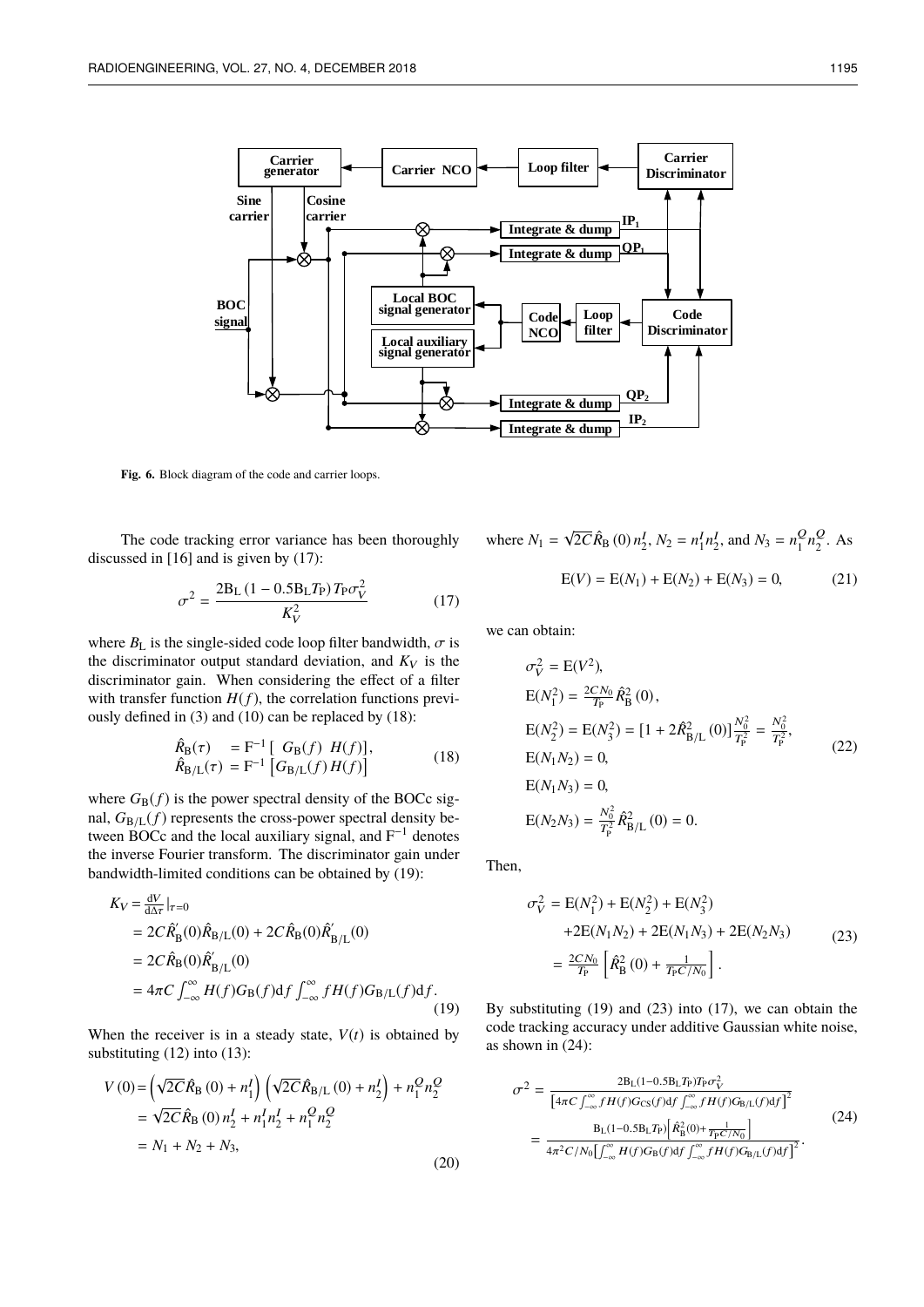# **4. Simulation Results and Performance Comparison**

The main code tracking challenges in BOC signal processing are to avoid losing track of the signal (loss-of-lock situation), to operate well under noisy conditions, and to achieve high-accuracy code estimation under multipath channel conditions while preserving a reasonable complexity of the receiver [18]. With the exception of BPSK-Like(BL) [19], most unambiguous tracking algorithms have no specific requirement for the receiver front-end, loop filter, etc. With the same receiving parameters, only the number and type of correlators affect the complexity of different algorithms. The two local reference waveforms required in the proposed method are a BOCc signal and a pulse signal. Both waveforms can be classified as binary-level signals. For comparison, the correlator numbers of Bump-Jump (BJ) [20], BL, PUDLL, SF and SPAR are listed in Tab.1. Among all these methods, the proposed method requires the smallest number of binary-level correlators and no multilevel correlators. In other words, the proposed method has the lowest complexity and reduces the number of correlators by at least three-quarters.

Taking the actual use of BOCc signals into account, BOCc(10,5) is selected as the simulation contrast signal. For comparison, the performances of BJ, BPSK-like, PUDLL, SF and SPAR are also provided. Figure 7 shows the code tracking performance of  $BOCc(10,5)$  with thermal noise. The code loop noise bandwidth  $B_{L} = 1$  Hz,  $T_{P} = 1$  ms, and the received bandwidth is <sup>30</sup>.<sup>69</sup> MHz when the correlator interval is <sup>0</sup>.<sup>1</sup> chips. As shown in Fig. 7, compared with BPSKlike, PUDLL, SF and SPAR, the proposed method has the best performance. When the tracking error is 0.01 chips, the performance advantage of the proposed method over SPAR, PUDLL, SF,and BL is approximately 1 dB, 1.5 dB, 2 dB, and 2.5 dB, respectively. As the carrier-to-noise ratio decreases, the tracking accuracy advantage of the proposed algorithm increases.

| <b>Algorithm</b>       | <b>Binary level</b><br>correlators | <b>Multi-level</b><br>correlators |
|------------------------|------------------------------------|-----------------------------------|
| <b>Proposed method</b> |                                    |                                   |
| BL                     |                                    |                                   |
| ВJ                     |                                    |                                   |
| <b>PUDLL</b>           |                                    |                                   |
| SF                     |                                    |                                   |
| SPA R                  |                                    |                                   |

Tab. 1. Number of correlators.

| <b>Algorithm</b>       | <b>Tracking threshold</b> [dB-Hz] |  |
|------------------------|-----------------------------------|--|
| <b>Proposed method</b> | 28                                |  |
| B.I                    | 35                                |  |
| <b>PUDLL</b>           | 31                                |  |
| SF                     | 33                                |  |
| <b>SPAR</b>            | 33                                |  |

**Tab. 2.** Tracking threshold.



Fig. 7. Code tracking accuracy comparison for BOCc(10,5).



Fig. 8. Multipath error envelope for BOCc(10,5).



Fig. 9. Average multipath error for BOCc(10,5).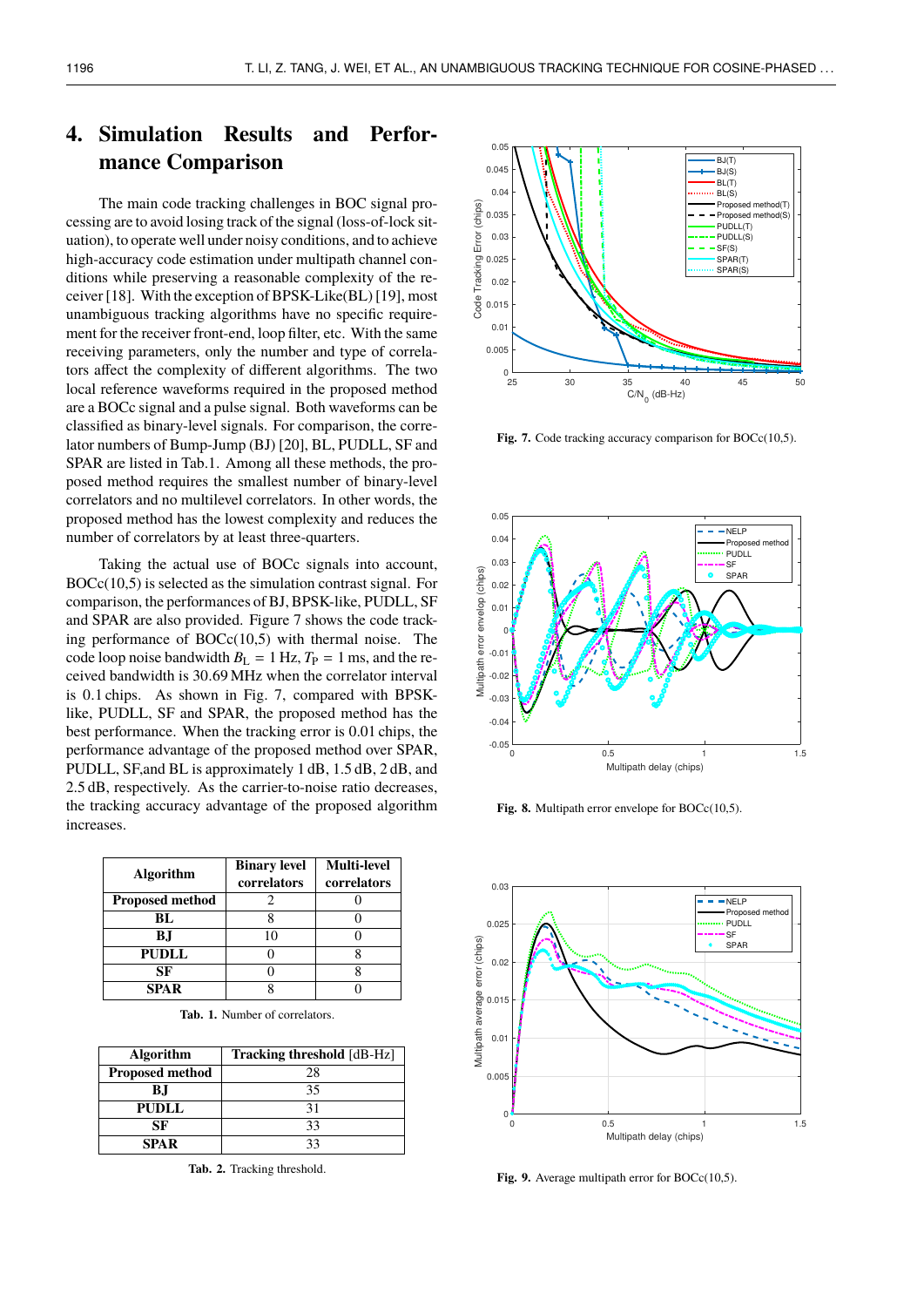BJ has the same tracking accuracy as NELP when false locking does not occur or when it rapidly jumps back to the main peak. However, as the environment worsens, the performance of BJ rapidly deteriorates, as shown in Fig. 7. BJ loses the lock when C/N0 is less than 35 dB-Hz, whereas the proposed method loses the lock when C/N0 is approximately 28 dB-Hz. The tracking thresholds of all the algorithms are listed in Tab. 2. The proposed method has the lowest code tracking threshold, which is 3 dB better than that of PUDLL, 5 dB better than those of SPAR and SF, and 7 dB better than that of BJ. That is, the proposed method has the best code tracking accuracy and robustness among the unambiguous tracking methods discussed above.

The anti-multipath performance of the proposed method is analysed and compared with those of SPAR, PUDLL, SF, BL, and NELP. The multipath model considered here is similar to that in [4]. The model includes one multipath signal with some amplitude attenuation relative to the direct signal. The phase difference between the multipath and direct signal is 0 or  $\pi$ . Figure. 8 and 9 show the multipath error envelope and the average multipath error, respectively, for BOCc(10,5) when the multipath-to-direct ratio is −6 dB. Note that the BPSK-like algorithm has poor performance under multipath conditions. To clearly compare the other algorithms, the performance of the BPSK-like algorithm is not depicted in the figure. In Fig. 8, when the multipath delay is between 0 and 0.25 chips or 0.75 and 1 chips, the performance of the proposed method is similar to those of PUDLL and SF. When the multipath delay is between 1 and 1.25 chips, the proposed method is sensitive to multipath signals. When the multipath delay is between 0.25 and 0.75 chips, the multipath signal has minimal influence on the proposed algorithm, whose anti-multipath performance is far better than those of all the other methods. As shown in Fig. 9, the anti-multipath performance advantage of the proposed method is clear.

#### **5. Conclusions**

In this paper, we proposed an unambiguous tracking technique with very low complexity. The method requires two local reproduced signals: a specifically designed binary auxiliary signal whose correlation function with BOCc signals is an unambiguous discriminator function and a BOCc signal whose correlation function with BOCc signals is the ACF. The second correlation is used as a "cover" to retain the discriminator slope as much as possible and to make the final discriminator function non-coherent by multiplying it with the first correlation function. Since only the output of the prompt branch is required, the proposed code tracking method reduces the number of correlators by at least one-half compared to that of traditional early-minus-late unambiguous tracking methods. In addition, since the correlation between the BOCc signal and the input signal is the same as the carrier tracking and the carrier tracking is indispensable to the receiver, the number of correlators actually required by the proposed code tracking method is less than one-quarter of those

Under thermal noise conditions, the code tracking accuracy advantage of the proposed method is clear: approximately 1 dB better than that of SPAR, 1.5 dB better than that of PUDLL and 2 dB better than that of SF. The code tracking threshold of the proposed method is 3 dB better than that of PUDLL, 5 dB better than those of SPAR and SF, and 7 dB better than that of BJ. In terms of multipath mitigation, the proposed method has the best average multipath error among all the algorithms. In summary, the proposed method achieves the best tracking accuracy and robustness while maintaining the lowest complexity.

### **Acknowledgments**

This work is supported by the National Natural Science Foundation of China (NSFC), Grant 61401171.

### **References**

method.

- [1] LI, T., WEI, J., TANG, Z., et al. An optimizing combined unambiguous correlation functions for boc signals tracking. In *Proceedings of the International Technical Meeting of the Institute of Navigation*. Monterey (USA), 2017, p. 388–400. ISSN: 2330-3646
- [2] AVILA, J., HEIN, G., WALLNER, S., et al. The MBOC modulation: the final touch to the Galileo frequency and signal plan. *Navigation*, 2008, vol. 55, no. 1, p. 15–28. DOI: 10.1002/j.2161-4296.2008.tb00415.x
- [3] YAO, Z., GAO, Y., GAO, Y., et al. Generalized theory of BOC signal unambiguous tracking with two-dimensional loops. *IEEE Transactions on Aerospace Electronic Systems*, 2017, vol. 53, no. 6, p. 3056–3069. ISSN: 0018-9251. DOI: 10.1109/TAES.2017.2726878
- [4] CHAE, K., LEE, S.R., LIU, H. An unambiguous correlation function for generic sine-phased binary offset carrier signal tracking. *Computers & Electrical Engineering*, 2016, vol. 49, no. C, p. 161–172. DOI: 10.1016/j.compeleceng.2015.06.023
- [5] LI, T., WEI, J., TANG, Z., et al. An unambiguous acquisition technique for sine BOC(m,n) signals. In *Proceedings of the International Technical Meeting of the Institute of Navigation*. Reston (USA), 2018, p. 13–20.
- [6] QI, J., CHEN, J., LI, Z., ZHANG, D. Unambiguous BOC modulated signals synchronization technique. *IEEE Communications Letters*, 2012, vol. 16, no. 7, p. 986–989. ISSN: 1089-7798. DOI: 10.1109/LCOMM.2012.050112.112521
- [7] SHEN, F., XU, G., CHEONG, J., FENG, H. Unambiguous acquisition and tracking technique for general BOC signals. *Radioengineering*, 2015, vol. 24, no. 3, p. 840–849. ISSN: 1210-2512, DOI: 10.13164/re.2015.0840
- [8] YAO, Z., et al. Pseudo-correlation function-based unambiguous tracking technique for sine-BOC signals. *IEEE Transactions on Aerospace and Electronic Systems*, 2010, vol. 46, no. 4, p. 1782–1796. DOI: 10.1109/TAES.2010.5595594